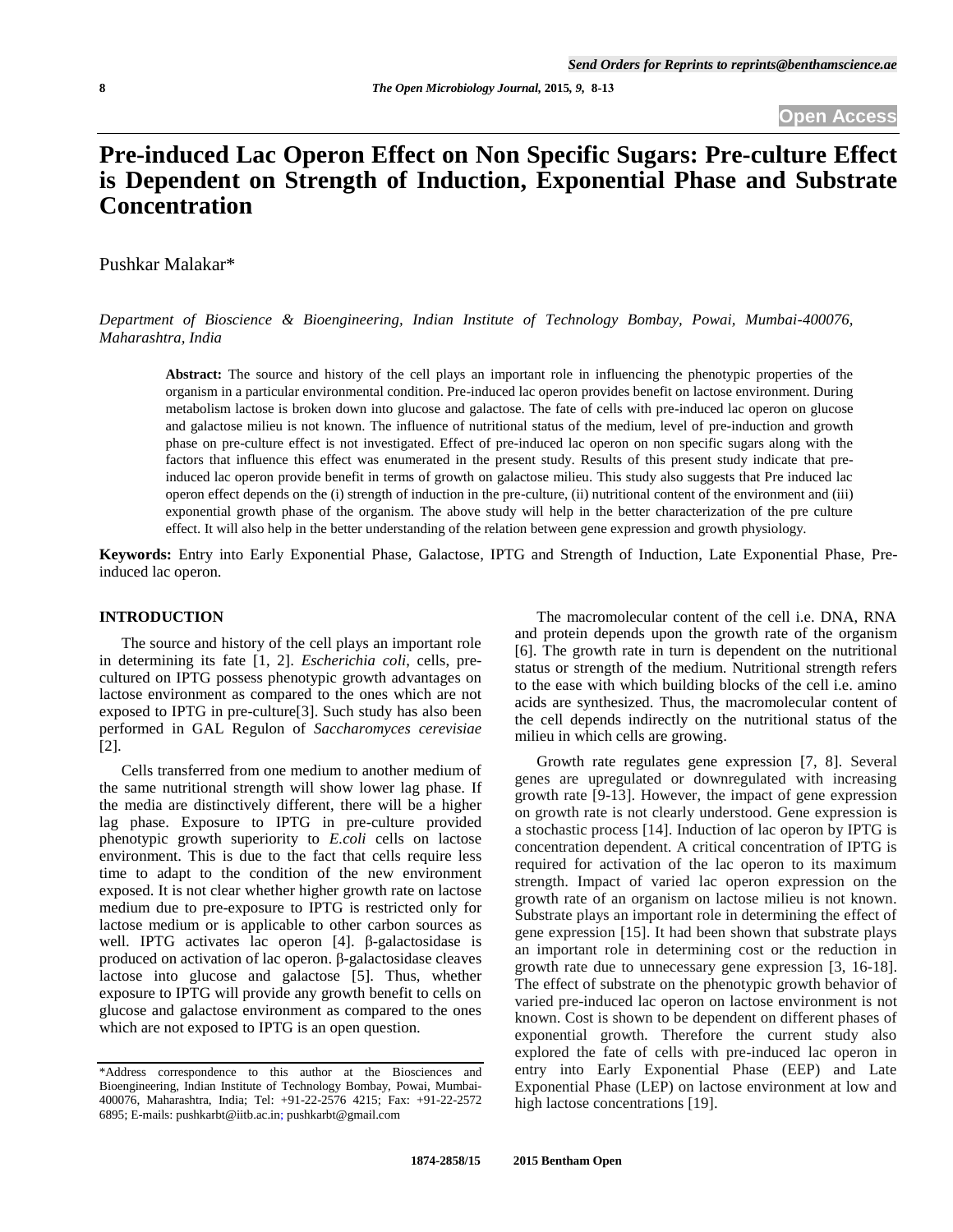In the present study, effect of pre-induced lac operon on the growth phenotype of *E.coli* cells on glucose and galactose milieu is looked upon. The study is further extended to see whether pre-culture on glucose or galactose will provide any growth benefit on lactose environment. *E.coli* cells were exposed to varied strength of IPTG in preculture and then their growth properties was checked on varied lactose concentration along with β-galactosidase measurement in EEP and LEP. This work will help in understanding the effect of cellular environment and its influence on growth. It will also help in the better characterization of the lac operon and how its benefit growth on lactose environment.

## **MATERIALS AND METHODS**

#### **Strains, Media and Reagents**

 *E.coli* MG1655(CGSC 6300) was used in the study [20]. All experiments were done in M9 defined medium consisting of M9 salts, 1 mM  $MgSO<sub>4</sub>$ , 0.1 mM  $CaCl<sub>2</sub>$  with specified carbon source. Glycerol (Sigma), Galactose (Himedia), Glucose (Himedia), Lactose Monohydrate (Himedia) was used as carbon source. **Z BUFFER** (60 mM  $Na<sub>2</sub>HPO<sub>4</sub>$ , 40 mM NaH<sub>2</sub>PO<sub>4</sub>, 10 mM KCl, 1 mM MgSO4, 50 mM 2mercaptoethanol, pH 7.0). **ONPG**: 40 mg ONPG dissolved in 10.0 ml of 0.1M potassium phosphate buffer pH 7.0. **IPTG** (Invitrogen) was used for inducing the lac operon in pre-culture.

### **Growth rate estimation**

 The exponential growth rate of *E.coli* was measured by growing the strains in 50ml culture in 250 ml flask. These flasks were incubated on shaker at 37 degree Celsius at 240 rpm. The pre-cultures were centrifuged to remove the entire initial pre-culture medium and resuspended in the new culture medium to calibrate the sample to inoculate into the experimental medium. The starting O.D. was almost similar in all the cases. Samples were taken out frequently and O.D. was measured at 595 nm using ELISA Reader (BioRad). Entry into Early Exponential Phase refers to the growth of the cells in the initial 1 to 1.5 hours of the growth phase. Late Exponential Phase refers to the growth of the cells from 1.5 to 4.5 hours in the exponential phase. All the experiments were done in duplicates. Experimental parameters represent the average of three independent experiments.

#### **Beta Galactosidase Protocol**

 Cells were grown on M9 medium with different carbon sources. Fixed Aliquots of culture were taken at different O.D. in 2 ml eppendorf tube. Centrifuged and resuspended in 1ml Z-buffer. O.D. was measured at 595 nm 80 µl of 0.1% SDS and 160 µl of chloroform were added to each tube. The tubes were vortexed for 15 seconds. The reaction mixture was incubated at 30 degree Celsius for 15 minutes. 160 ul of 4mg/ml ONPG was then added and vortexed well for 10 sec. The reaction tubes were incubated at 30 degree Celsius for 10 minutes. The reaction was quenched by adding 400 μl of 1M sodium carbonate. Cell debris was spinned down. O.D. was measured at 420 nm. Miller Units was calculated using the following formula:  $U= 1000 \text{ x } [(OD420) / [(Time) \text{ x}]$ (Vol) x OD595] Where Vol is volume of culture used in the assay in mls, and Time is in minutes incubated after adding ONPG at 30 degree C**.** 

#### **RESULTS**

 The focus of the study was to characterize the effect of pre-induced lac operon on glucose and galactose milieu along with the factors that influence the effect of pre-induced lac operon. Cells previously exposed to IPTG along with unexposed cells were grown on galactose medium. It was observed that cells which are exposed to IPTG showed higher growth rate as compared to the ones which are not exposed to IPTG (Fig **1a**). The percentage relative reduction in growth rate or burden for the cells which were not pre-



**Fig. (1). Phenotypic Growth Properties on Galactose:** (**a**) Growth rate for cells with and without pre-exposure to IPTG. (**b**) Percentage Relative reduction in growth rate for cells which are not exposed to IPTG in pre-culture as compared to the ones which are exposed to IPTG. **(c)** β-galactosidase activity for cells which are exposed to IPTG or not in pre-culture. (**d**) Growth Curve. Solid Line with square represents the cells which are exposed to 200 µM of IPTG in M9 glycerol medium in pre-culture. Dashed Line with diamond represents the cells which are not exposed to IPTG in M9 glycerol medium in pre-culture. Glycerol (1g/L) and Galactose (10g/L) was used in experiment.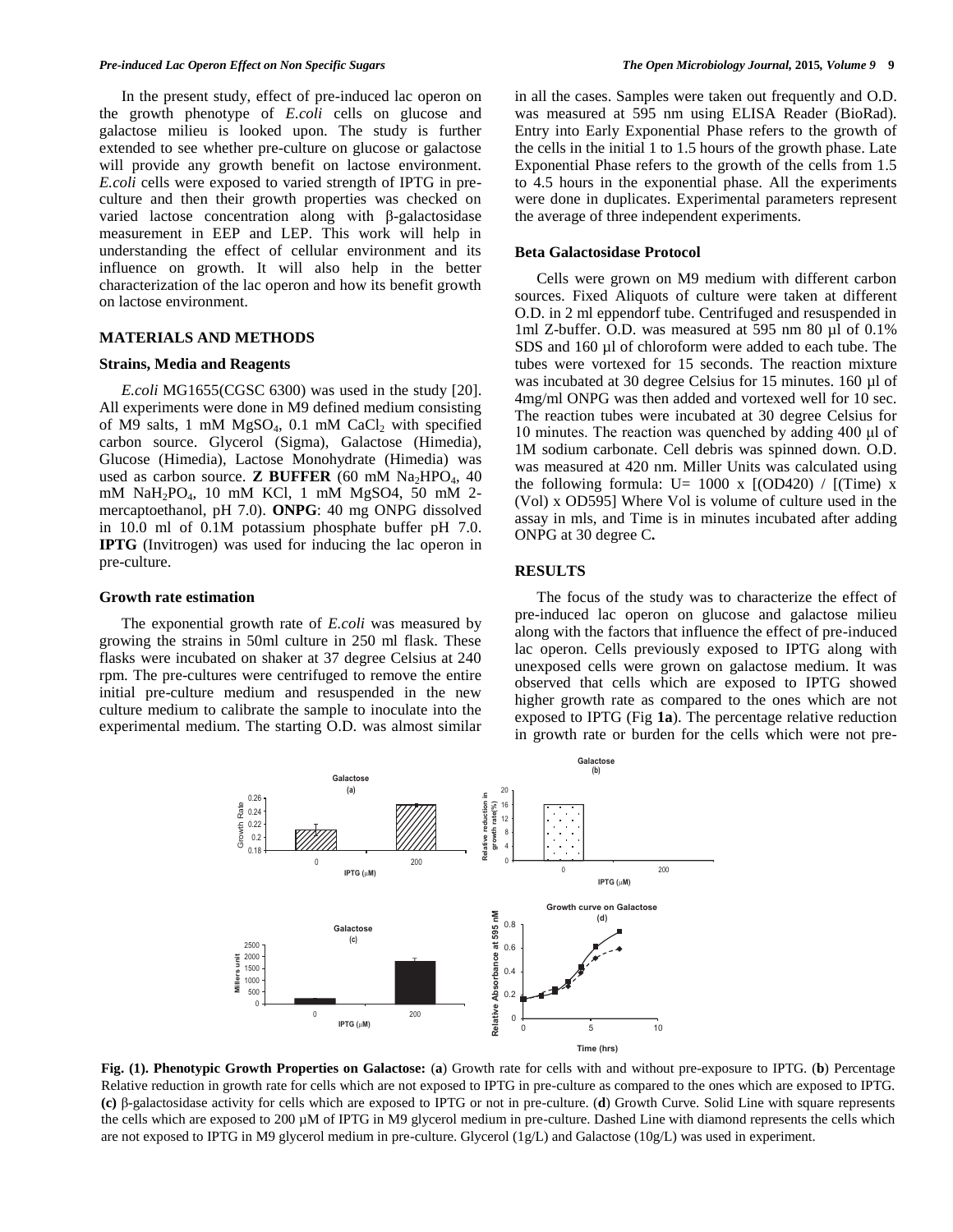exposed to IPTG in pre-culture was around 15% as compared to the ones which were exposed (Fig. **1b**). The cells were subjected for β-galactosidase measurement on galactose environment. The β-galactosidase measurement was higher for cells which are pre-exposed to IPTG as compared to the cells which are not exposed (Fig. **1c**). These results indicate that the cells with pre-induced lac operon enjoy phenotypic superiority on galactose environment as compared to the ones which are not induced. The biomass was also found to be higher for the pre-induced cells (Fig. **1d**).

 In order to check whether pre-culture on 1g/L glycerol environment along with 200  $\mu$ M IPTG will provide any benefit for other carbon sources over galactose and lactose. The effect of pre-culture with IPTG on glucose environment was investigated. For this cells were exposed to IPTG on glycerol environment and then grown on glucose environment. Growth kinetics of cells which are pre-induced for lac operon were similar to the ones which are not preinduced (Fig. **2a**). The percentage relative decrease in growth rate of the cells which are not exposed to IPTG was very small. It was around 2.5% (Fig. **2b**). The biomass was also almost similar. The growth curve for cells which are pre-induced for lac operon did not show much difference as compared to the cells which are not induced (Fig. **2d**). In order to confirm that the phenotypic observation is due to the pre-induced lac operon, the cells were subjected for βgalactosidase estimation. The cells with pre-induced lac operon showed β-galactosidase activity while the ones that were not induced showed no activity (Fig. **2c**).

 The study further investigated the possibility of the counter effect. For this the cells were grown on both glucose



**Fig. (2)**. **Phenotypic Growth Properties on Glucose:** (**a**) Growth rate for cells with and without pre-exposure to IPTG. (**b**) Percentage Relative reduction in growth rate for cells which are not exposed to IPTG in pre-culture as compared to the ones which are exposed to IPTG. (**c**) β-galactosidase activity for cells which are exposed to IPTG or not in pre-culture. (**d**) Growth Curve. Dashed Line with diamond represents the cells which are exposed to 200 µM of IPTG in M9 glycerol medium in pre-culture. Solid Line with square represents the cells which are not exposed to IPTG in M9 glycerol medium in pre-culture. Glycerol (1g/L) and Glucose (4g/L) was used in experiment.



**Fig (3)**. **Phenotypic Growth Properties on Lactose:** (**a**) Growth rate on lactose medium for cells exposed to either galactose or glucose as carbon source in pre-culture. (**b**) Percentage relative reduction in growth rate for cells which are exposed to glucose in pre-culture as compared to the ones which are exposed to galactose in pre-culture on lactcose medium. (**c**) β-galactosidase activity for cells. The glucose and galactose written on X-axis represents the carbon source in pre-culture. The concentration of lactose used is 5 mM.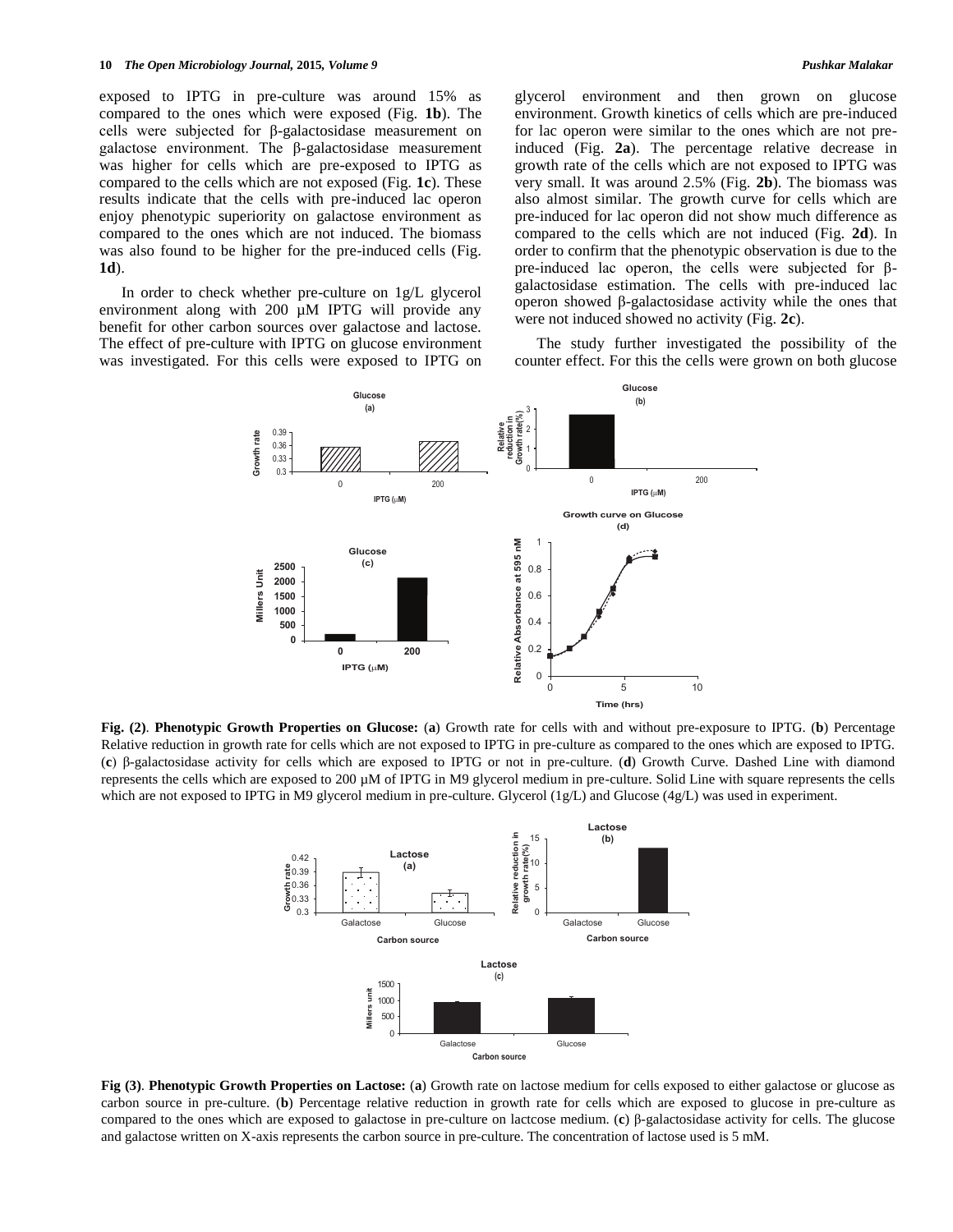and galactose medium separately in pre-culture and then transferred on lactose medium. The cells which were grown on galactose medium as pre-culture showed higher growth rate on lactose environment as compared to the ones which were grown on glucose as pre-culture (Fig. **3a**). The relative reduction in growth rate in percentage was found to be around 14% for the pre-exposed glucose cells (Fig. **3b**). The β-galactosidase measurement did not differ much for the glucose or galactose pre-grown cells on lactose medium (Fig. **3c**).

 It is known that pre-induced lac operon provides benefit on lactose environment. It is also known that gene expression is a stochastic process. Therefore, the current study decided to explore the effect of the varied strength of pre-induced lac operon on the growth properties on varying lactose environment. Moreover, it is also known that cost or the effect of unnecessary gene expression is more in the early exponential phase as compared to late exponential phase and is also dependent on substrate concentration [19]. Therefore, the current work also investigated the effect of pre-induced lac operon on lactose environment in EEP and LEP at 1mM and 5mM of lactose.

 In the EEP the growth rate showed increasing trend with increasing strength of IPTG used in the pre-culture on 1 mM of lactose (Fig. **4a**). The growth rate for the cells which are pre-induced with lac operon was more on lactose environment as compared to the ones which are not preinduced. During LEP the growth rate of the cells which are pre-induced with IPTG was more than the cells which are not pre-induced or induced with very low concentration of IPTG (Fig. **4b**).

The β-galactosidase measurement showed increasing trend till 25 µM of IPTG used in pre-culture and thereafter it saturates (Fig. **4c**). Similar trend was also observed in the late exponential phase however with higher Millers unit (Fig. **4d**).

 At 5mM of lactose concentration in the EEP the growth rate followed an increasing trend till 25 µM of IPTG concentration and thereafter it saturates (Fig. **5a**). In LEP the growth phenotype was not observed as in the EEP. At 5 mM of lactose concentration in LEP the growth rate was slightly higher for 0 and 1  $\mu$ M concentrations of IPTG than 25 and 200 µM of IPTG used in the pre-culture (Fig. **5b**). In the EEP β-galactosidase measurement showed increasing trend till 25 µM of IPTG concentration after which it saturates (Fig. **5c**). In the LEP the β-galactosidase measurement was almost similar for all cells irrespective of whether they are pre-induced or not (Fig. **5d**). These results pointed towards the fact that strength of substrate plays an important role in influencing the effect of pre-induced lac operon on lactose environment. This effect also depends on the growth stage i.e. whether the cells are in EEP or in LEP.

# **DISCUSSION**

 The focus of this study was to characterize the specificity of pre-induced lac operon along with the factors that regulate its activity. The phenotypic superiority of the cells with preinduced lac operon over non induced cells on galactose environment could be explained by the fact that pre-induced lac operon might be helping in galactose metabolism. Preinduced lac operon could help in the galactose uptake which in turn could help in the galactose metabolism. This is the first report of its kind which suggests that pre-induced lac operon is providing benefit on galactose environment. The βgalactosidase expression for cells which are pre-induced with IPTG is due to the fact that β-galactosidase is already produced in their pre-culture state and is sustained in galactose environment as it is a very stable protein [21].

 This phenotype superiority on galactose environment due to pre-induced lac operon was not extended to glucose environment. This showed that effect of IPTG in pre-culture is restricted to lactose specifically and galactose non-



**Fig. (4)**. **Phenotypic Properties for Pre-induced Lac Operon on 1 mM of Lactose.** (**a**) & (**b**) Growth rate for cells exposed to different concentrations of IPTG in pre-culture on lactose medium in entry into Early exponential Phase and Late Exponential Phase. (**c**) & (**d**) βgalactosidase activity for cells exposed to different concentrations of IPTG in pre-culture on lactose medium in EEP and LEP. Concentrations of IPTG on X-axis represent the concentration of IPTG to which cells are exposed in pre-culture. Glycerol (1g/L) was used in pre-culture.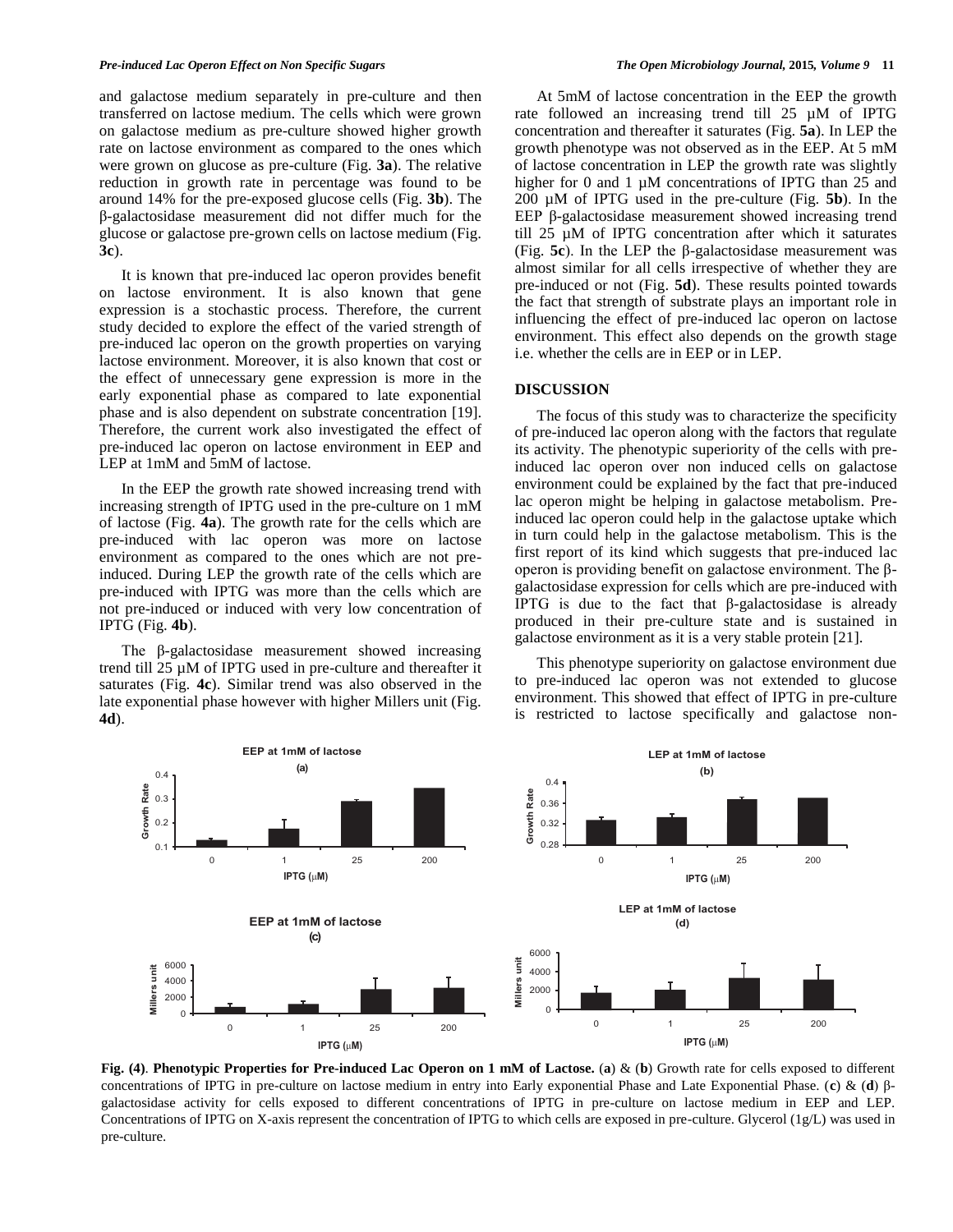

**Fig (5)**. **Phenotypic Properties for Pre-induced Lac Operon on 5 mM of Lactose.** (**a**) & (**b**) Growth rate for cells exposed to different concentrations of IPTG in pre-culture on lactose medium in entry into Early exponential Phase and Late Exponential Phase. (**c**) & (**d**) βgalactosidase activity for cells exposed to different concentrations of IPTG in pre-culture on lactose medium in EEP and LEP. Concentrations of IPTG on X-axis represent the concentration of IPTG to which cells are exposed in pre-culture. Glycerol (1g/L) was used in pre-culture.

specifically. The β-galactosidase measurement observed in glucose environment for cells with pre-induced lac operon is due to the fact that β-galctosidase produced in the pre-culture state is sustained. Glucose does not activate lac operon [22].

 The observation that cells which are pre-cultured on galactose provide phenotypic benefit on lactose environment as compared to the cells which are pre-cultured on glucose (Fig. **3a**, **3b**), could be due to the fact that exposure to galactose in pre-culture is providing some sort of benefit on lactose environment in terms of lactose utilization. Lactose is cleaved into glucose and galactose. Galactose neither represses lac operon nor induces lac operon [22, 23]. Glucose does not activate lac operon. In case of glucose, it is not the repression but an absence of transcription activation by the CRP-cAMP complex which increases the frequency of RNA-Polymerase binding. The β-galactosidase activity was almost similar for both types of cells due to the fact that neither galactose nor glucose is the inducer for lac operon and now the cells are exposed to lactose which is the inducer for lac operon.

 Varying strength of pre-induced lac operon execute its effect in EEP at 1 mM and 5 mM of lactose. The varying concentration of IPTG used in the pre-culture induces the lac operon to different extent. Higher the β-galactosidase production, faster will be the utilization of lactose.

 In entry into late exponential phase at 1 mM of lactose the phenotypic properties observed was slightly different. In LEP apart from strength of induction of lac operon, lactose might be playing a major role in determining the fate of the cell, which could not be the case in EEP.

 Substrate plays an important role in determining the fate of cells with pre-induced lac operon. This is evident from the observation that effect of pre-induced lac operon was not observed in LEP at 5 mM of lactose. This is further supported by the fact that β-galactosidase production was almost similar for the cells in LEP at 5 mM of lactose,

exposed to different concentrations of IPTG in pre-culture. In LEP high concentration of lactose nullifies the effect of pre-induced lac operon.

 In summary the result shows the phenotypic advantage of cells exposed to IPTG in pre-culture or pre-induced lac operon on galactose environment. This is the first report providing evidence for induced lac operon providing benefit on galactose environment other than lactose. This benefit is restricted only to lactose and galactose. Moreover, the cells exposed to galactose in pre-culture also enjoy higher growth rate on lactose milieu as compared to the ones which are exposed to glucose. Strength of pre-induced lac operon plays an important role in determining phenotypic response on entering into Early Exponential Phase and Late Exponential Phase on lactose environment. Lactose concentration also plays an important role in determining the effect of genetic state of the cells, due to pre-induced lac operon on growth physiology on lactose environment. The present studies will help in the better understanding of the relation of gene expression and growth physiology.

## **CONFLICT OF INTEREST**

 The author declares that there exists no conflict of interest.

## **ACKNOWLEDGMENTS**

 Pushkar Malakar is very thankful to Council of Scientific and Industrial Research (CSIR) and IIT Bombay for all financial support. He is the recipient of Senior Research Fellowship from CSIR. He is indebted to Manjula Reddy of CCMB, Hyderabad, India for giving MG1655 Strain as generous gift. Pushkar Malakar is grateful to Professor K.V.Venkatesh of IITB for providing the resources and space for experiments. The author thanks Anbumathi for giving valuable comments on the paper.